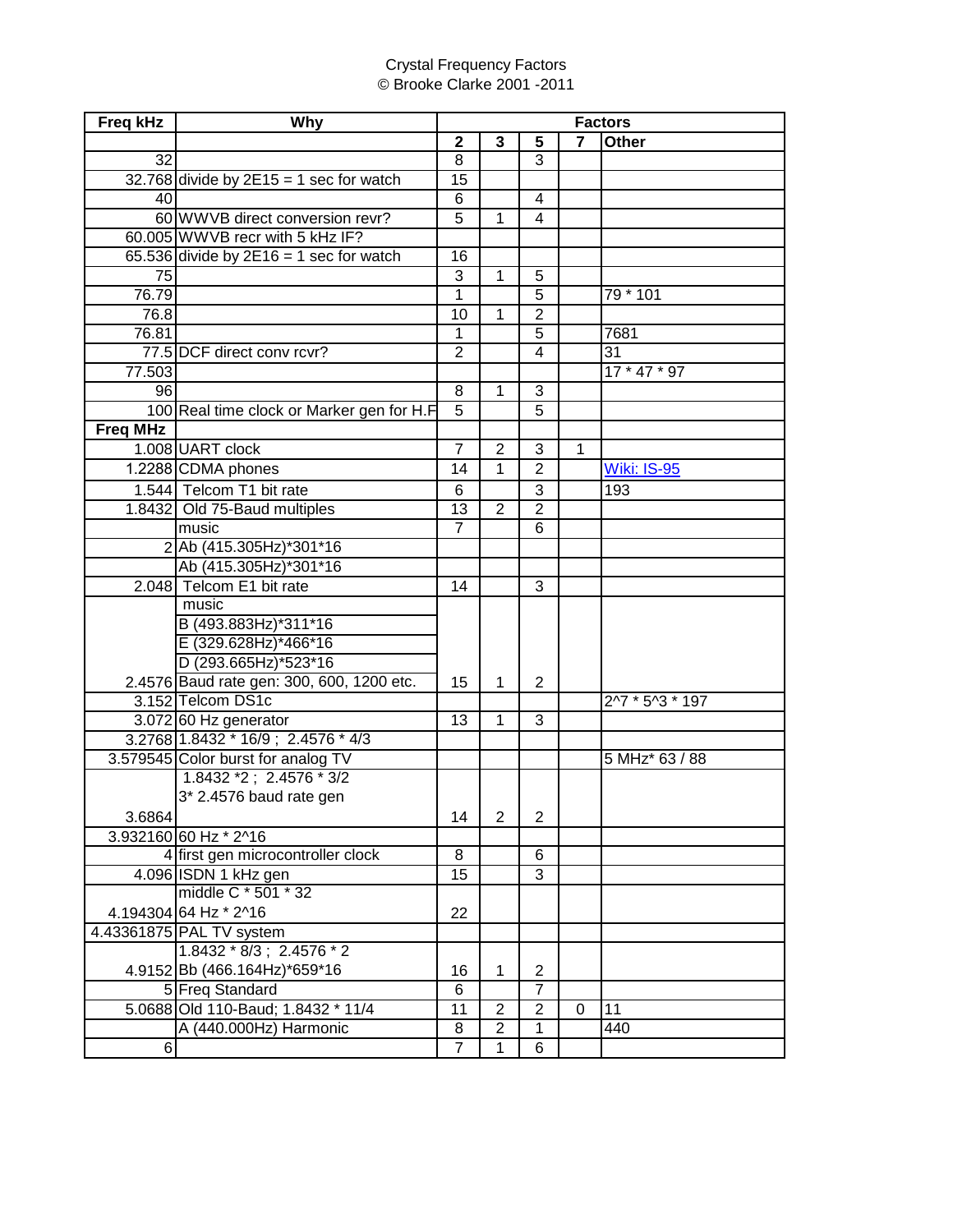## Crystal Frequency Factors © Brooke Clarke 2001 -2011

|             | Music Top Octave                          |                 |                |                |                |                         |
|-------------|-------------------------------------------|-----------------|----------------|----------------|----------------|-------------------------|
|             | Div.<br>Note Target                       |                 |                |                |                |                         |
|             | 734<br>$\mathsf{C}$<br>8372.0             | $\overline{2}$  |                |                | $\overline{1}$ | $13 * 23$               |
|             | 7902.1<br>778<br>$\mathbf B$              |                 |                |                |                |                         |
|             | 7458.6<br>824<br>Bb                       |                 |                |                |                |                         |
|             | 873<br>7040.0<br>Α                        | $\overline{7}$  |                | 1              |                | 11                      |
| 6.144 $925$ | 6644.9<br>Ab                              |                 |                |                |                |                         |
|             | 980<br>G<br>6271.9                        |                 |                |                |                |                         |
|             | 1038<br>Gb<br>5919.9                      |                 |                |                |                |                         |
|             | 1100<br>5587.7<br>F                       |                 |                |                |                |                         |
|             | 1165<br>5274.0<br>$\mathbf{E}$            | $\mathbf{1}$    | 2              |                |                | 293                     |
|             | 1235<br>4978.0<br>Eb                      | 1               |                |                |                | 19 * 131                |
|             | 4698.6<br>1308<br>D                       |                 |                |                |                |                         |
|             |                                           |                 |                |                |                |                         |
|             | 1386<br>5919.91<br>Db                     |                 |                |                |                |                         |
|             | 1.8432 * 10/3; 2.4576* 5/2                |                 |                |                |                |                         |
|             | DTMF tones shifted for blue box           | 18              |                | 2              |                |                         |
|             | 6.5536 ICM 7045 digital stop watch        |                 |                |                |                |                         |
|             |                                           | 15              | $\overline{2}$ | $\overline{2}$ |                |                         |
|             | 7.3728 UART clock                         | 9               |                | 6              |                |                         |
|             | 8 CAN bus                                 | 16              |                | 3              |                |                         |
|             | 8.192 ISDN 1 kHz gen                      | 17              | $\mathbf{1}$   | $\overline{2}$ |                |                         |
|             | 9.8304 div by 2 for CDMA                  | $\overline{7}$  |                | $\overline{7}$ |                |                         |
|             | 10 Frequency Standard                     | $\overline{7}$  |                | $\overline{7}$ |                |                         |
|             | 10.054348 FEI FE-2163                     | $\mathbf{1}$    |                |                |                | 7, 19, 31, 89, 137, 0.1 |
|             | 10.240 MC 145152 PLL @ 10 kHz chan        | 14              |                | 4              |                |                         |
| 11          |                                           | $\overline{6}$  |                | $\overline{6}$ |                | $\overline{11}$         |
|             | 11.0592 UART clock                        | $\overline{14}$ | 3              | $\overline{2}$ |                |                         |
|             | 11.2896 for CD-ROM to get 44.1 kHz audio  | 10              | $\overline{2}$ | $\overline{2}$ | $\overline{2}$ |                         |
| 12          |                                           | 8               | 1              | 6              |                |                         |
|             | 12.288 DAT for 48 kHz audio               | 15              | 1              | $\overline{3}$ |                |                         |
|             | 12.352 8X DS1                             | 6               | 1              | $\overline{3}$ |                | 193                     |
|             | 13.5 Digital Video PAL/NTSC               | 5               | 3              | 6              |                |                         |
|             | 14.31818 4 X color burst for digital TV   |                 |                |                |                | 5 MHz*4* 63 / 88        |
| 14.7456     |                                           | 16              | $\overline{2}$ | $\overline{2}$ |                |                         |
|             | 15.36 PAL/NTSC                            | 13              | $\mathbf{1}$   | 4              |                |                         |
|             | 16 2X CAN bus                             | $10\,$          |                | 6              |                |                         |
|             | 16.384 binary div to 1 kHz                | 17              |                | 3              |                |                         |
|             | 16.6666 div $8 =$ Telcom E1 bit rate      | 3               |                | $\overline{c}$ |                | 167 * 499               |
|             | 17.734475 PAL color subcarrier            |                 |                | $\overline{2}$ |                | 11 * 64489              |
|             | 18 Digital Video sampling                 | $\overline{7}$  | $\overline{2}$ | 6              |                |                         |
|             | 18.432 Baud rate gen: 300, 600, 1200 etc. | 14              | $\overline{2}$ | 3              |                |                         |
| 19.6608     |                                           | 18              | $\mathbf{1}$   | $\overline{2}$ |                |                         |
|             | 19.44 4X CDMA (400X TDMA)                 | $\overline{7}$  | $\overline{5}$ | $\overline{4}$ |                |                         |
|             | 20 Telcom SDH/SONET                       | $\overline{8}$  |                | $\overline{7}$ |                |                         |
|             | 22.1184 UART clock                        | 15              | 3              | $\overline{2}$ |                |                         |
|             | $24$ USB                                  | 9               | $\mathbf{1}$   | 6              |                |                         |
|             | 24.576 DAT for 48 kHz audio               | 16              | 1              | 3              |                |                         |
|             | 25 Ethernet by multiplication             | 6               |                | 8              |                |                         |
| 25.175 VGA  |                                           | 3               |                | 5              |                | $19 * 53$               |